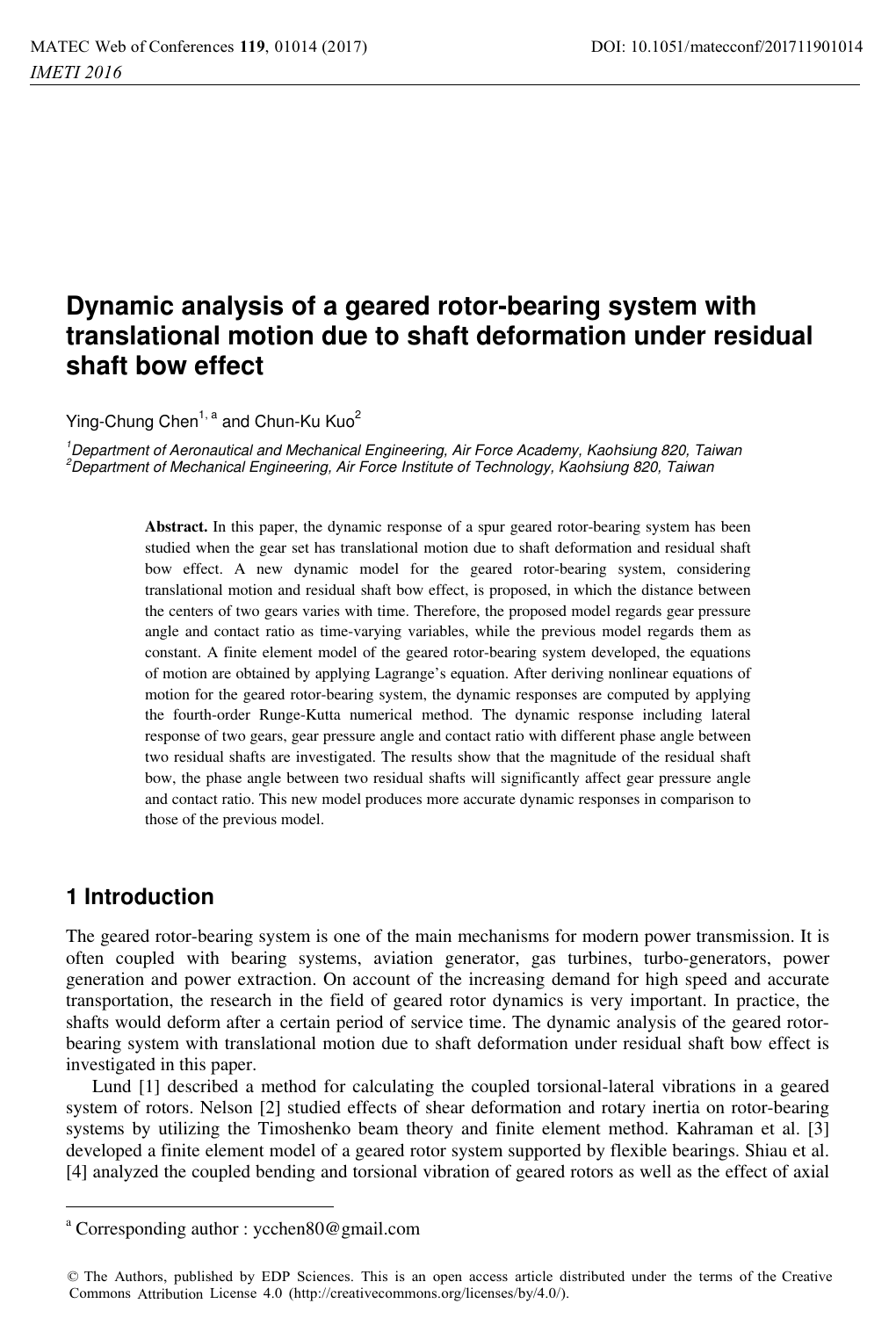torque on bending vibrations. Lee et al. [5] developed the coupling of lateral and torsional vibration for the geared rotor-bearing system. The effect of residual shaft bow on the unbalance response of a single mass flexible rotor was investigated by Nicholas et al. [6]. Shiau and Lee [7] examined the dynamic response of a simply supported rotor under the effects of disk skew, unbalanced mass and residual shaft bow. The effect of the residual shaft bow on unbalance response of rotor-bearing system was investigated by Shiau et al. [8]. Kim et al. [9] analyzed the dynamic response of a spur gears by considering the pressure angle and the contact ratio as time-varying variables and a translational motion in the gear set due to bearing deformation. The effects of residual shaft bow and viscoelastic supports on dynamic response of a rotor-bearing system were investigated by Kang et al. [10]. Chen et al. [11] analyzed the interaction between gears, shafts and journal bearings in a geared rotor-bearing system. An optimization procedure for vibration reduction of a spur geared rotor-bearing system with residual shaft bow was investigated by Chen et al. [12].

### **2 Modeling of the system**

The configuration of a geared rotor-bearing system is shown in Figure 1. Two uniform flexible shafts are of length  $L_1$  and  $L_2$ . The residual bows of shaft 1 and 2 are  $\delta_{r1}$  and  $\delta_{r2}$ . The gear pair is mounted on the shafts and an external torque *M* exerts upon the driving gear. The contacting mesh force is represented by the gear mesh stiffness  $k_m$  and damping  $c_m$  along the pressure line. Four bearings are modeled as flexible elements with damping and stiffness denoted as  $c_j^b$  and  $k_j^b$ . A single shaft system with a rigid disk is shown in Figure 2, in which the fixed reference frame,  $X - Y - Z$ , is used to describe the system motion. Five degrees of freedom *V*, *W*,  $\alpha$ , B,  $\Gamma$  are considered at each nodal point of the shaft, where *V* and *W* are lateral displacements along *Y* and *Z* directions, respectively, B and  $\Gamma$  are rotational displacements,  $\alpha$  is the torsional displacement, and the axial translational vibration is neglected. The displacement due to the residual shaft bow, shown in Figure 1 is assumed as a second-order polynomial [11]:

$$
\delta_j(s) = 4\delta_{rj}\frac{s}{L}\left(1 - \frac{s}{L}\right), \quad j = 1, 2
$$
\n(1)



**Figure 1.** The configuration of a geared rotor-bearing system.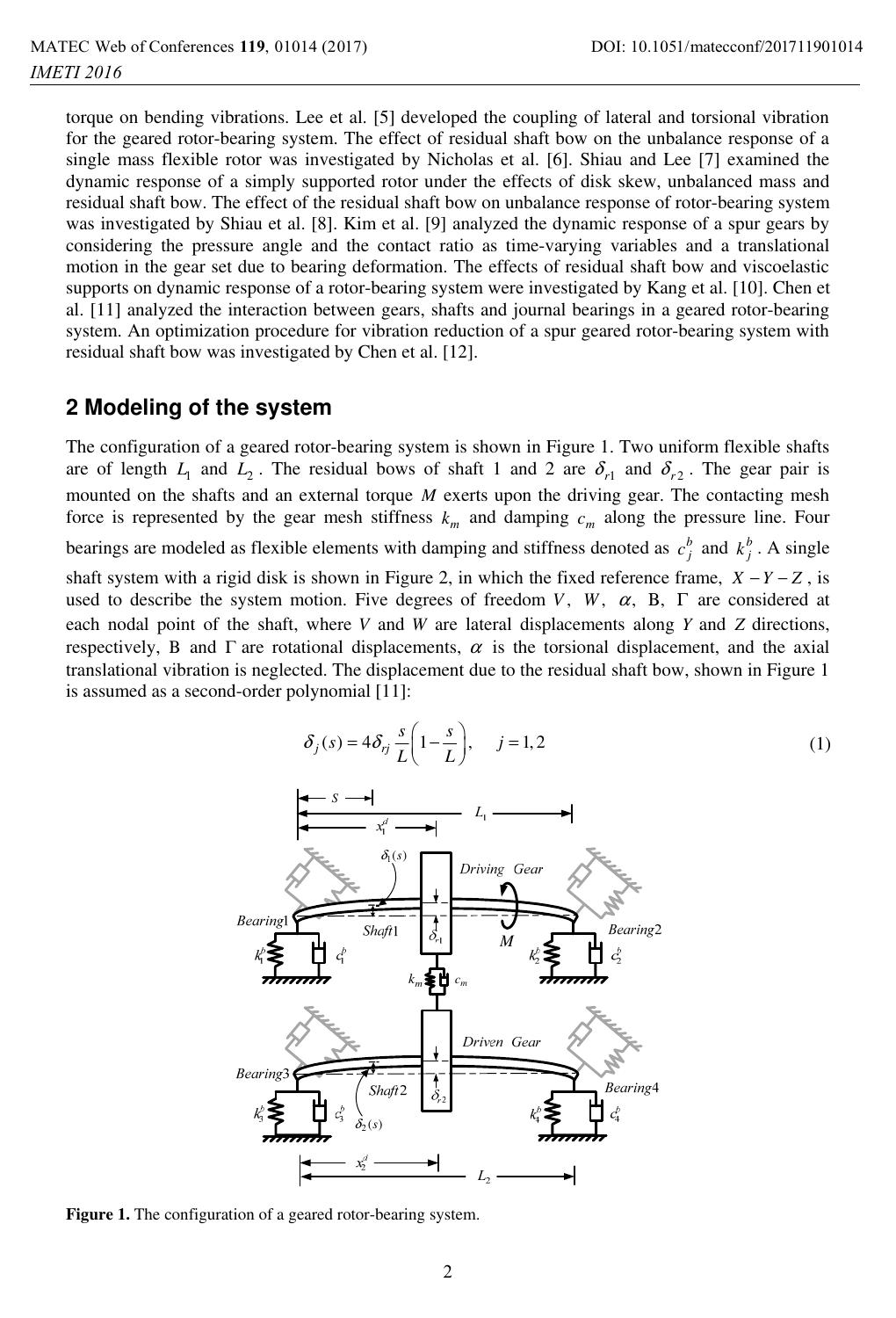

**Figure 2.** Typical rotor configuration and coordinates.

Figure 3 shows the configuration and generalized coordinates for the pair of gears [9], which are mounted on the shafts as shown in Figure1. The mass, transverse mass moment of inertia, polar mass moment of inertia of the driving gear and driven gear are, respectively,  $m_{d1}$ ,  $I_{dD1}$ ,  $I_{dp1}$ , and  $m_{d2}$ ,  $I_{dD2}$ ,  $I_{dp2}$ . The motion of the gear set can be defined with ten generalized coordinates, which are the same as the node coordinates of two shafts, where the gears are mounted. The dashed and solid circles represent the gear pair before and after motion, respectively.  $O_1$  and  $O_2$  are the initial centers of each shaft without residual bow.  $O'_1$  and  $O'_2$  are the centers under residual shaft bow effect.  $C_1$ and  $C_2$  are the axis centers after the motion. The mass centers of gears are denoted by  $G_1$  and  $G_2$ . The magnitudes of the eccentricity are denoted by  $e_1$  and  $e_2$ , and the eccentricity angles are denoted as  $\Phi_{d1}$  and  $\Phi_{d2}$ . The angular coordinates of the driving and driven gears are defined as

$$
\theta_i(t) = \pm \Omega_{it} + \alpha_{di}(t) + \Phi_{di}
$$
\n(2)

where  $i = 1$  and 2 mean the driving gear and driven gear, respectively.  $\Omega_i$  is the spin speeds of shaft. The magnitudes of the residual shaft bow are denoted by  $\delta_{r1}$  and  $\delta_{r2}$ , and the residual angles are denoted as  $\Phi_{r1}$  and  $\Phi_{r2}$ . The angular coordinates of the driving and driven shafts are defined as

$$
\theta_{ri}(t) = \pm \Omega_{i} t + \alpha_{di}(t) + \Phi_{ri}
$$
\n(3)

where  $i = 1$  and 2 mean the driving shaft and driven shaft, respectively. The displacement vectors for the mass centers of the gears are defined as

$$
\hat{r}_i(t) = [V_{di}(t) + \delta_{ri}\cos\theta_{ri} + e_i\cos\theta_i(t)]\hat{j}_i + [W_{di}(t) + \delta_{ri}\sin\theta_{ri} + e_i\sin\theta_i(t)]\hat{k}_i
$$
\n(4)

where  $\hat{j}_i$  and  $\hat{k}_i$  are the unit vectors in  $X_i$  and  $Y_i$  axes. The distance between centers, *d*, is changed to  $d'$  after the motion and residual shaft bow effect, and  $d'$  is defined as

$$
d'(t) = \begin{cases} \left[ V_{d2}(t) - V_{d1}(t) + d + \delta_{r2} \cos \theta_{r2}(t) - \delta_{r1} \cos \theta_{r1}(t) \right]^2 \right]^{0.5} \\ + \left[ W_{d2}(t) - W_{d1}(t) + \delta_{r2} \sin \theta_{r2}(t) - \delta_{r1} \sin \theta_{r1}(t) \right]^2 \end{cases}
$$
(5)

In Figure 4, the gear pair is modeled as the equivalent stiffness  $k_m$  and damping  $c_m$  along the pressure line between the teeth. The equivalent stiffness is treated as time-varying coefficients in this paper. The pressure line is defined as the common tangent line of the base circles for the gear set, and the pressure angle  $\phi$ <sub>*p*</sub> is defined as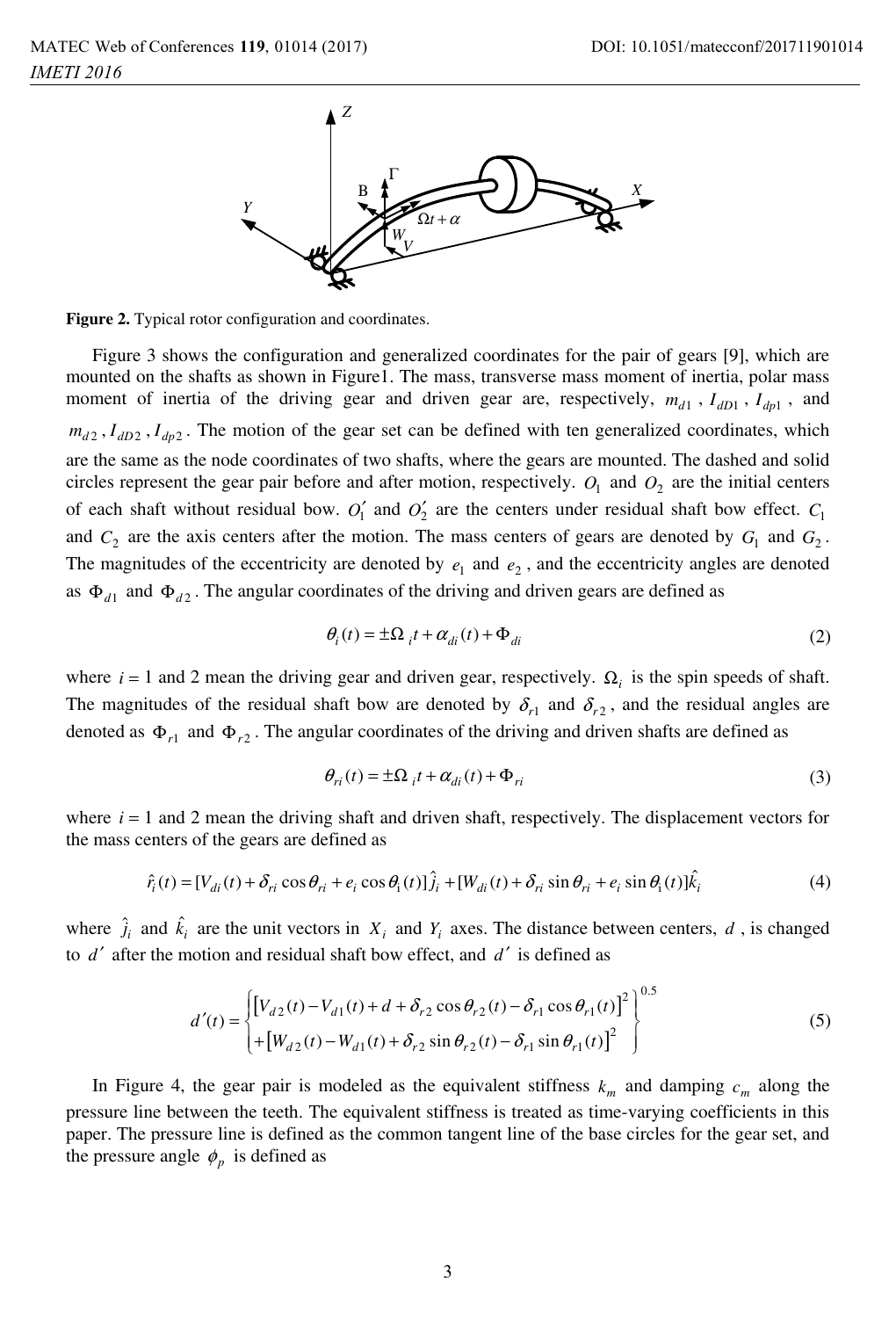$$
\phi_p(t) = \cos^{-1}\left(\frac{R_1 + R_2}{d'(t)}\right) \tag{6}
$$

where  $R_1$  and  $R_2$  are the radii of base circles of gears. The angle of the driven gear relative to the driving gear is represented by

$$
\psi(t) = \tan^{-1} \left( \frac{W_{d2} - W_{d1} + \delta_{r2} \sin \theta_{r2} - \delta_{r1} \sin \theta_{r1}}{V_{d2} - V_{d1} + d + \delta_{r2} \cos \theta_{r2} - \delta_{r1} \cos \theta_{r1}} \right)
$$
(7)



**Figure 3.** The configuration and generalized coordinates for gear pair.





The pressure angle and the gear position angle in this paper are affected by the translational motions of the gear pair and residual shaft bow effect while the previous studies neglected. According to the above assumption, the gear mesh is modeled as the equivalent stiffness and damping. The gear mesh deformation along the pressure line can be written as

$$
\delta(t) = (V_{d2} - V_{d1} + \delta_{r2} \cos \theta_{r2} - \delta_{r1} \cos \theta_{r1}) \sin(\phi_p - \psi) + (W_{d2} - W_{d1} + \delta_{r2} \sin \theta_{r2} - \delta_{r1} \sin \theta_{r1}) \cos(\phi_p - \psi) - (R_1 \alpha_{d1} + R_2 \alpha_{d2})
$$
\n(8)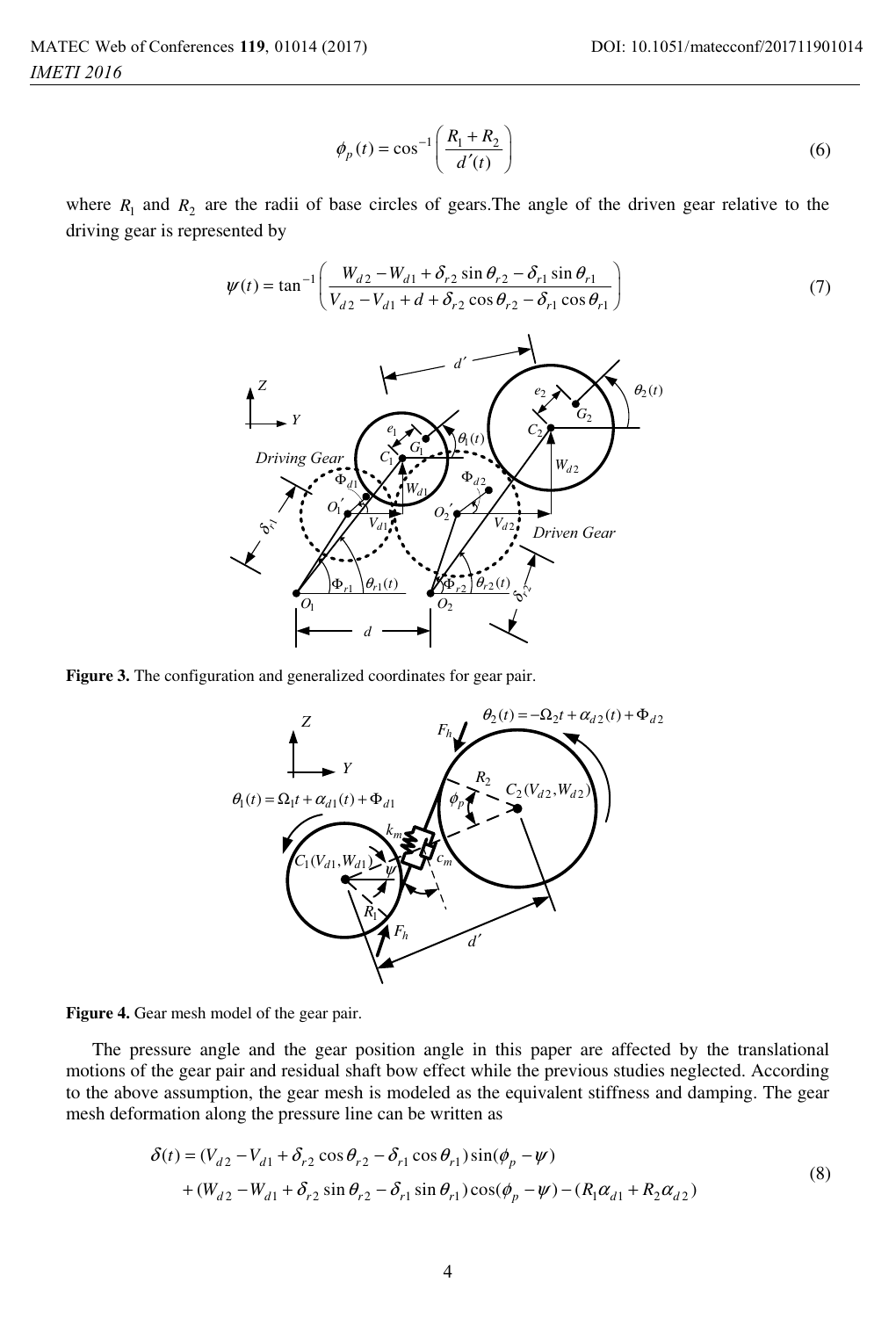The gear mesh force along the pressure line can be expressed as

$$
F_h(t) = k_m \delta + c_m \dot{\delta}
$$
 (9)

The mesh stiffness model in Kim et al. [9] is used in this paper, and is described as a periodic function with mesh period  $T_m$  in Figure 5. The succeeding pair of teeth should contact immediately when one pair of teeth lose the contact with each other. The contact ratio  $m<sub>p</sub>$  is presented to measure this overlapping action. There are two pairs of contacting teeth when time  $t$  is in the range from  $(n-1)T_m$  to  $(m_n + n-2)T_m$ , and  $k_u$  is the maximum mesh stiffness in this mesh process. There is only one pair of contacting teeth if *t* is in the range from  $(m_p + n - 2)T_m$  to  $nT_m$ , and  $k_l$  is the minimum mesh stiffness. The definition of  $T_m$  and  $m_p$  are defined as

$$
T_m = \frac{2\pi}{N_1 \Omega_1} = \frac{2\pi}{N_2 \Omega_2} \tag{10}
$$

$$
m_p(t) = \frac{\sqrt{A_1^2 - R_1^2} + \sqrt{A_2^2 - R_2^2} - d\sin\phi_p(t)}{p_b}
$$
\n(11)

where  $N_1$  and  $N_2$  are the numbers of teeth for gears,  $A_1$  and  $A_2$  are the radii of the addendum circles, and  $p<sub>b</sub>$  is the base pitch.



**Figure 5.** Gear mesh stiffness with the contact ratio  $m_p$  and the mesh period  $T_m$ .

### **3 Governing equation of the system**

The components of this geared rotor-bearing system include the gear pair, bearing supports and rotor shafts. The equations of motion are derived for each component as follows:

#### **3.1 Gear pair**

The gear pair in this paper is assumed as two rigid disks, so the kinetic energies of driving gear and driven gear can be described as

$$
T_i^g = \frac{m_{di}\dot{\hat{r}}_i^2 + I_{dp,i}(\pm\Omega_i + \dot{\alpha}_{di})^2 + I_{dD,i}\dot{B}_{di}^2 + I_{dD,i}\dot{\Gamma}_{di}^2 + I_{dp,i}(\pm\Omega_i + \dot{\alpha}_{di})(\dot{B}_{di}\Gamma_{di} - \dot{\Gamma}_{di}B_{di})}{2}
$$
(12)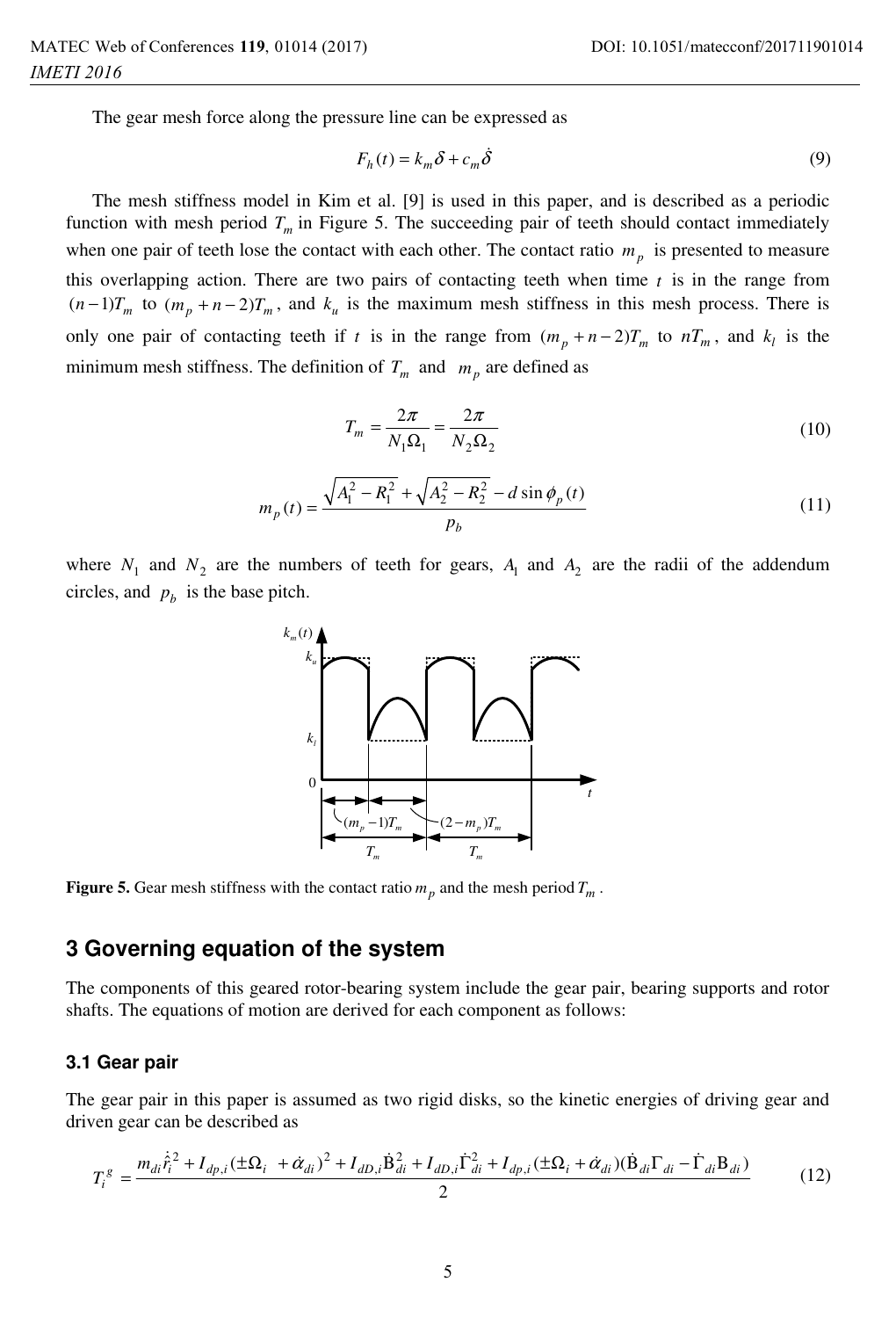The components of the gear mesh forces on the driving gear and the moment about the geometric center can be expressed

$$
F_{hy1} = -F_h \sin(\phi_p - \psi) = -(k_m \delta + c_m \dot{\delta}) \sin(\phi_p - \psi)
$$
\n(13)

$$
F_{hz1} = -F_h \cos(\phi_p - \psi) = -(k_m \delta + c_m \dot{\delta}) \cos(\phi_p - \psi)
$$
\n(14)

$$
T_{h1} = -R_1 F_h = -R_1 (k_m \delta + c_m \dot{\delta}) + M
$$
\n(15)

For the driven gears, similar expressions can be obtained. The corresponding equation of motion can be obtained as

$$
\begin{bmatrix} [M_1^g] & 0 \\ 0 & [M_2^g] \end{bmatrix} \{\ddot{q}^g\} + \Omega_1 \begin{bmatrix} [G_1^g] & 0 \\ 0 & \frac{N_{t1}}{N_{t2}} [G_2^g] \end{bmatrix} \{\dot{q}^g\} + k_m [S_h] \{q^g\} = \{F^g\}
$$
 (16)

where  $\{q^g\} = \{V_{g1} \mid W_{g1} \mid B_{g1} \mid \Gamma_{g1} \mid \alpha_{g1} \mid V_{g2} \mid W_{g2} \mid B_{g2} \mid \Gamma_{g2} \mid \alpha_{g2}\}^T$ ,  $\{M_1^g\}$  and  $\{M_2^g\}$  are mass matrices of driving gear and driven gear,  $[G_1^g]$  and  $[G_2^g]$  are gyroscopic matrices. The matrix  $[S_h]$  is the stiffness term due to gear mesh effect. The vector  $\{F^g\}$  is the force vector due to gear eccentricity and external torque.

#### **3.2 Shaft**

For shafts, two-noded element is used for the finite element formulation in this paper. As shown in Figure 6, five degrees of freedom are considered at each nodal point. The kinetic energy and potential energy of the shaft element can be expressed as

$$
T^{e} = \frac{1}{2} \int_{0}^{l} \left\{ \rho A(\dot{V}_{s}^{2} + \dot{W}_{s}^{2}) + I_{D}(\dot{B}_{s}^{2} + \dot{\Gamma}_{s}^{2}) + I_{P}(\Omega_{i} + \dot{\alpha}_{s})^{2} + I_{P}(\Omega_{i} + \dot{\alpha}_{s})(\dot{B}_{s}\Gamma_{s} - \dot{\Gamma}_{s}B_{s}) \right\} ds
$$
 (17)

$$
U^{e} = \frac{1}{2} \int_{0}^{l} \left\{ EI_{D} \left[ \left( \mathbf{B}_{s}^{\prime} \right)^{2} + \left( \Gamma_{s}^{\prime} \right)^{2} \right] + GI_{P} \left( \alpha_{s}^{\prime} \right)^{2} + \kappa^{\prime} GA \left[ \left( V_{s}^{\prime} - \Gamma_{s} \right)^{2} + \left( W_{s}^{\prime} + \mathbf{B}_{s} \right)^{2} \right] \right\} ds
$$
 (18)

where  $\rho$ , *A*,  $\kappa'$ ,  $I_D$  and  $I_p$  are the mass density, cross-section area, shear factor for the circular cross-section, transverse mass moment of inertia and polar mass moment of inertia for the shaft, respectively. *E* , *G* are the Young's modulus and shear modulus of the shaft. By using the Lagrangian approach, the motion equations of a shaft element can be obtained as:

$$
([M^e] + [M^r])\{\ddot{q}^e\} + \Omega\Big([G^e] + [G^r]\Big)\{\dot{q}^e\} + \Big([K^e] + [K^r]\Big)\{q^e\} = \{F^r\}
$$
\n(19)

where  $\left\{ q^e \right\} = \left\{ V_{e1} \mid W_{e1} \mid B_{e1} \mid \Gamma_{e1} \mid \alpha_{e1} \mid V_{e2} \mid W_{e2} \mid B_{e2} \mid \Gamma_{e2} \mid \alpha_{e2} \right\}^T$ ,  $\left[ M^e \right]$ ,  $\left[ G^e \right]$  and  $\left[ K^e \right]$  are mass, gyroscopic and stiffness matrices of the shaft element, respectively;  $[M^r]$ ,  $[G^r]$ ,  $[K^r]$  and  ${F' }$  are mass, gyroscopic, stiffness matrices and forcing vector due to the residual shaft bow, respectively. The details are given in Shiau et al. [8].

#### **3.3 Bearing**

In this paper, four bearing supports are assumed as isotropic. The potential energy and virtual work of *j*th bearing support can be expressed as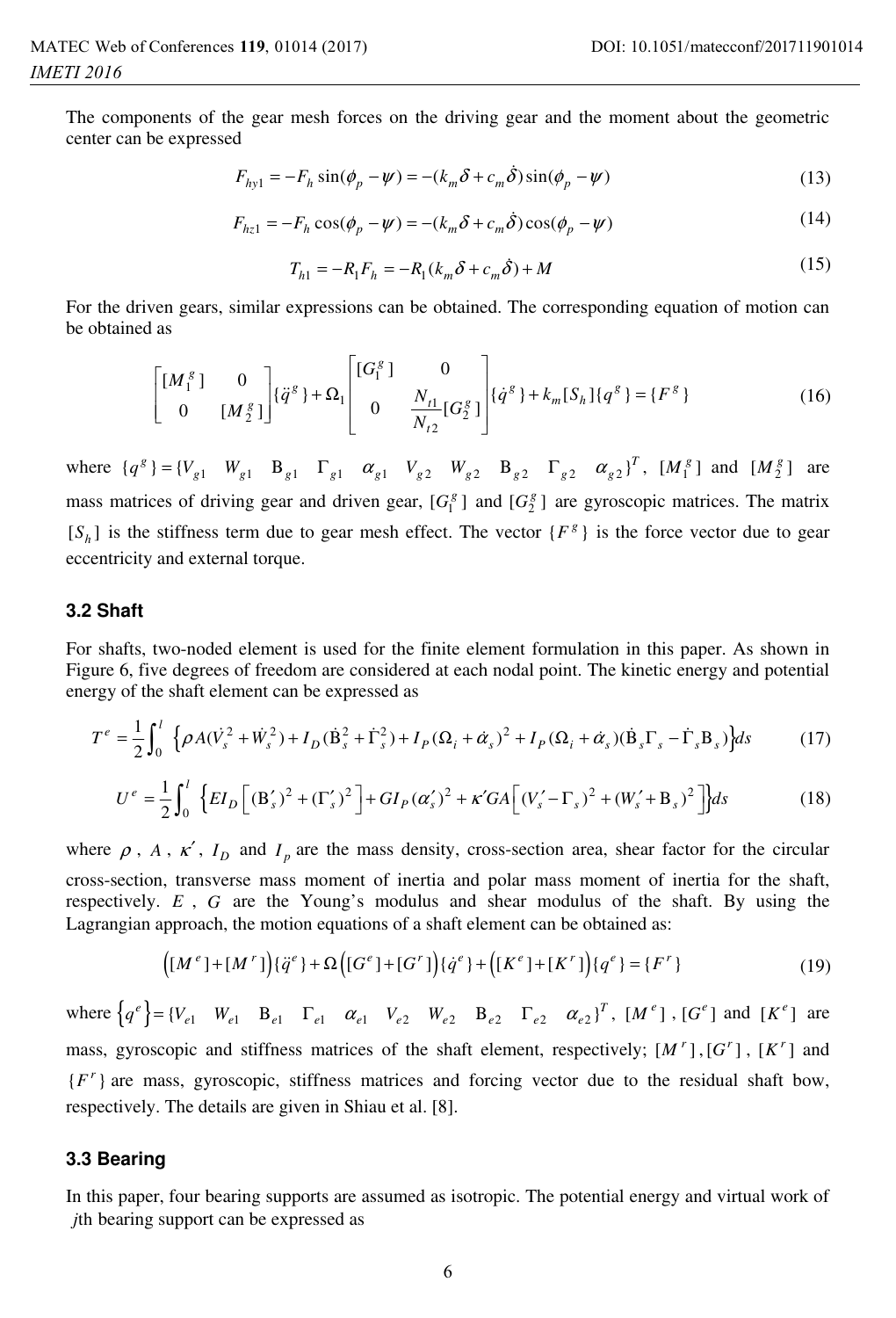$$
U_j^b = \frac{k_j^b V_{bj}^2 + k_j^b W_{bj}^2}{2}
$$
 and  $\delta W_j^{nc} = -c_j^b V_{bj} \delta V_{bj} - c_j^b W_{bj} \delta W_{bj}$  (20)

By using the Lagrangian approach, the motion equations of *j*th bearing support can be obtained as

$$
\begin{bmatrix} c_j^b & 0 \ 0 & c_j^b \end{bmatrix} \left\{ \dot{q}_j^b \right\} + \begin{bmatrix} k_j^b & 0 \ 0 & k_j^b \end{bmatrix} \left\{ q_j^b \right\} = \begin{Bmatrix} 0 \\ 0 \end{Bmatrix}
$$
 (21)

where  $\left\{ q_j^b \right\} = \left\{ V_{bj} \mid W_{bj} \right\}^T$  and  $j = 1, 4$ .



**Figure 6.** Shaft element and coordinate system.

#### **3.4 System equation of motion**

The system equation of motion is obtained by assembling equations of each component of the system, and can be expressed as:

$$
[Ms](\ddot{q}^{s}) + (\Omega[Gs] + [Cs])(\dot{q}^{s}) + [Ks](qs) = {Fs}
$$
\n(22)

where  $\{q^s\}$  is the state vector,  $[M^s]$ ,  $[G^s]$ ,  $[G^s]$  and  $[K^s]$  are the mass, gyroscopic, damping and stiffness matrices of the system, respectively.  ${F<sup>s</sup>}$  is the forcing vector due to gear mesh, external torque , gear eccentricity and residual shaft bow effect.

|                                                      | Driving gear             | Driven gear         |
|------------------------------------------------------|--------------------------|---------------------|
| Number of teeth                                      | $N_1 = 20$               | $N_2 = 30$          |
| Base circle radius [mm]                              | $R_1 = 18.8$             | $R_2 = 28.2$        |
| Addendum circle radius [mm]                          | $A_1 = 22$               | $A_2 = 32$          |
| Mass $[g]$                                           | $m_1 = 78.4$             | $m_2 = 176.5$       |
| Mass moment of inertia $\lceil \text{kg-m}^2 \rceil$ | $1.39 \times 10^{-5}$    | $7.01\times10^{-5}$ |
| Eccentricity angle[degree]                           | $\Phi_{d1} = 0$          | $\Phi_{d2} = 0$     |
| Gear mesh damping coefficient [N-sec/m]              | $c_m = 1.8$              |                     |
| Mesh stiffness during one-pair contact [N/m]         | $k_l = 0.75 \times 10^8$ |                     |
| Mesh stiffness during two-pair contact [N/m]         | $k_u = 1.25 \times 10^8$ |                     |

**Table 1.** Parameters of the spur gear pair.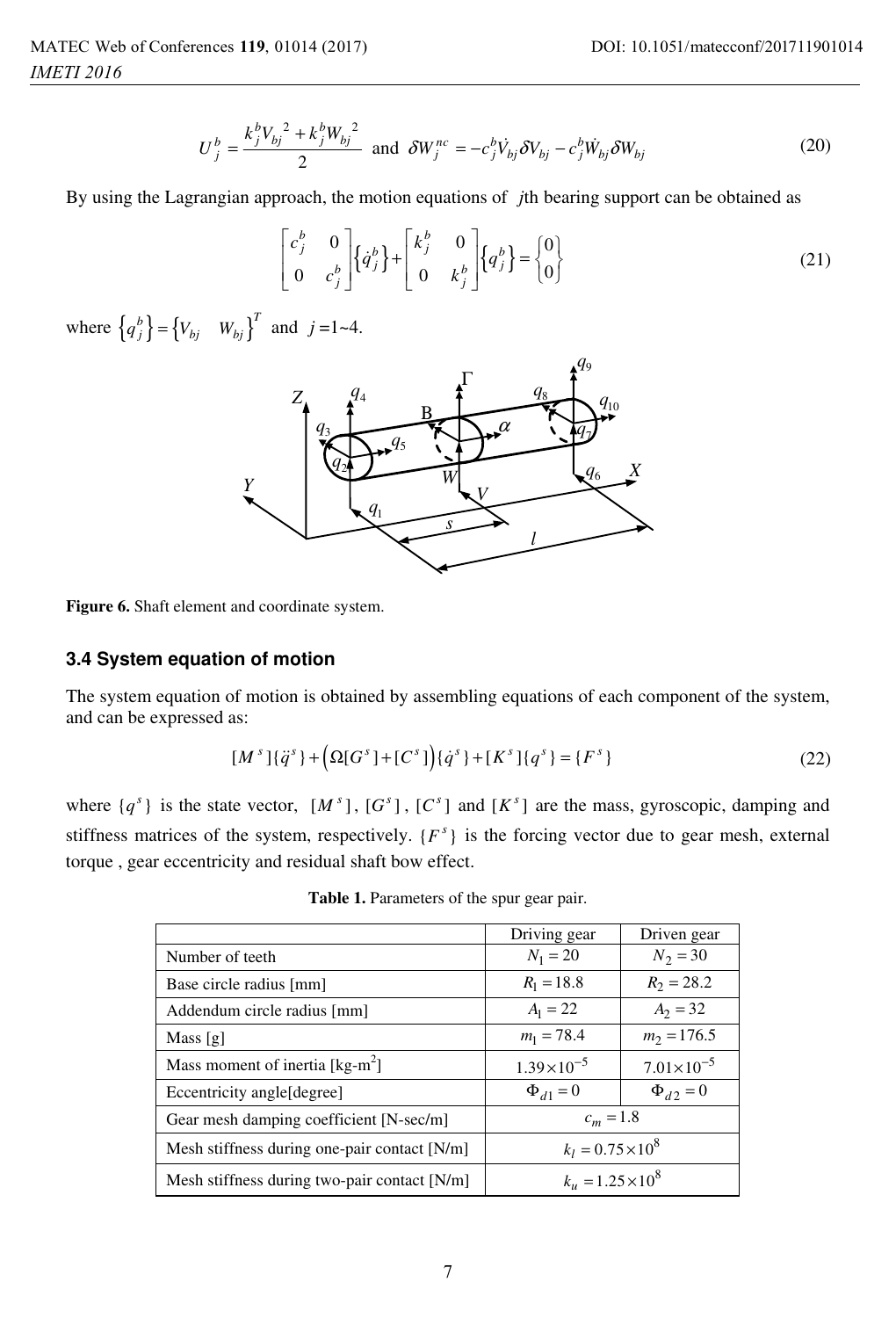# **4 Results and discussion**

In this section numerical simulations are performed for a geared rotor-bearing system. The parameters of the spur gear pair and rotor-bearing system are shown in Table 1 and Table 2, which are referred to Kim et al. [9] and Chen et al. [12], respectively. The nonlinear gear mesh stiffness shows in Figure 5 are considered and  $\Omega_1$  is selected as 3000(rpm). The radius of two shaft are the same and equal to  $r_{s1} = r_{s2} = 0.0185$  (m), the residual angles of two shaft are the same and equal to  $\Phi_{r1} = \Phi_{r2} = 0$ . The external torque  $M$  is selected as  $45(N-m)$ . Figure 7 shows the lateral responses of driving gear and driven gear with different magnitudes of residual shaft bow. It is seen that the lateral response increases as the magnitude of residual shaft bow increases.

| Shaft length [mm]                     | $L_1 = L_1 = 254$                 |
|---------------------------------------|-----------------------------------|
| Gear pair position [mm]               | $x_1^d = x_2^d = L_1 / 2$         |
| Shaft density $[kg/m^3]$              | $\rho = 7800$                     |
| Young's modulus $[N/m^2]$             | $E = 2.07 \times 10^{11}$         |
| Shear modulus $[N/m^2]$               | $G = 8.28 \times 10^{10}$         |
| Poisson ratio                         | $v = 0.25$                        |
| Bearing damping coefficient [N-sec/m] | $c_{yy} = c_{zz} = 1 \times 10^3$ |
| Bearing stiffness [N/m]               | $k_{yy} = k_{zz} = 1 \times 10^8$ |

**Table 2.** Parameters of the rotor-bearing system.







**Figure 8.** Gear pressure angle and contact ratio with different magnitudes of residual shaft bow.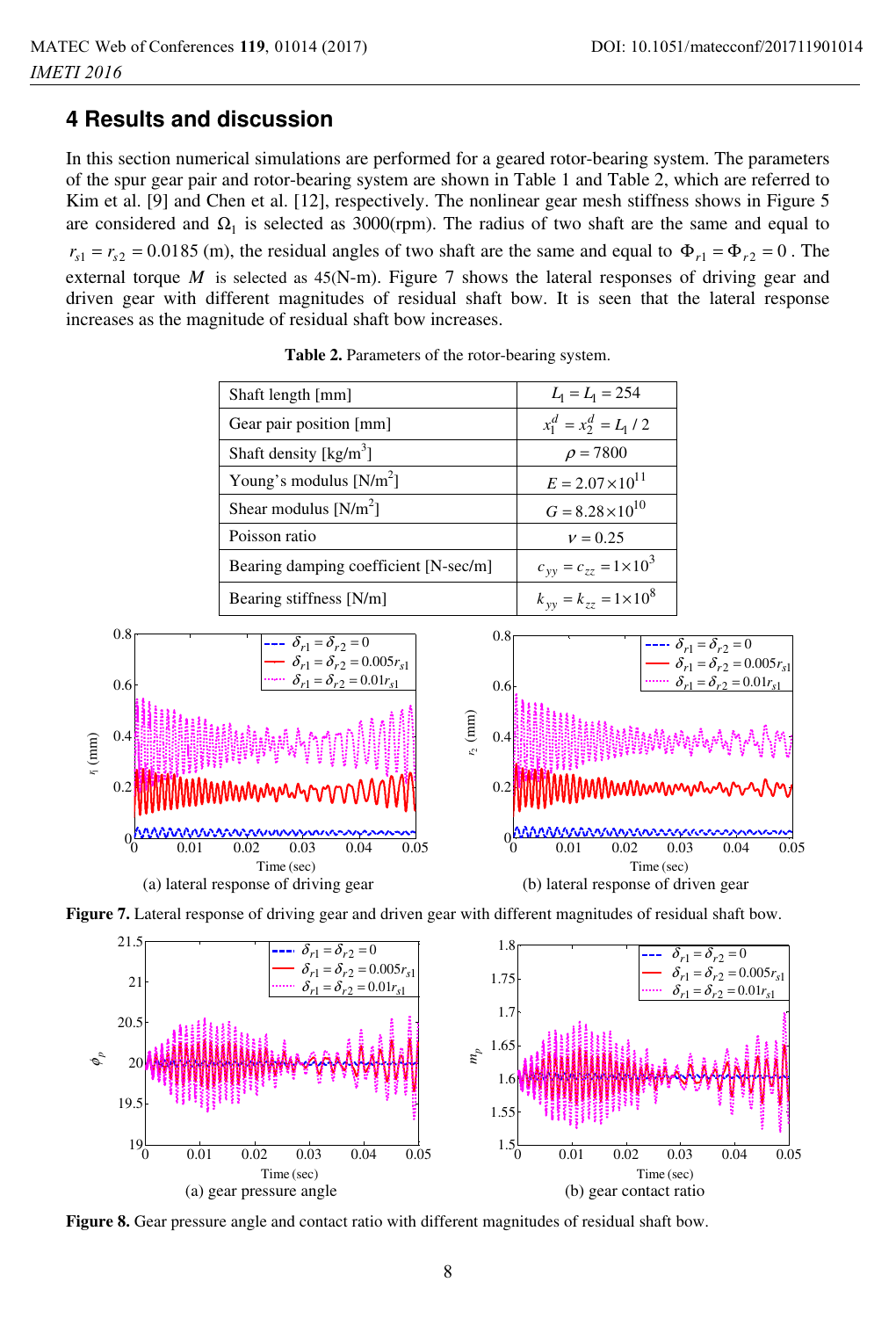Gear pressure angle and contact ratio with different magnitudes of residual shaft bow are shown in Figure 8. With residual shaft bow increases, gear pressure angle and contact ratio enhance. The effect of residual shaft bow would be significant and should not be ignored while  $\delta_{r1}$  and  $\delta_{r2}$  were large enough.

Figure 9 and Figure 10 show gear pressure angle and contact ratio with different external forces and magnitudes of residual shaft bow. In this section the external torque  $M$  is selected as 10 and 45(Nm). When the external force is higher, the effect of residual shaft bow on gear pressure angle and contact ratio will be enlarged.



**Figure 9.** Gear pressure angle with different external force and magnitudes of residual shaft bow.







**Figure 11.** Gear pressure angle and contact ratio with different residual angles of shaft 1.